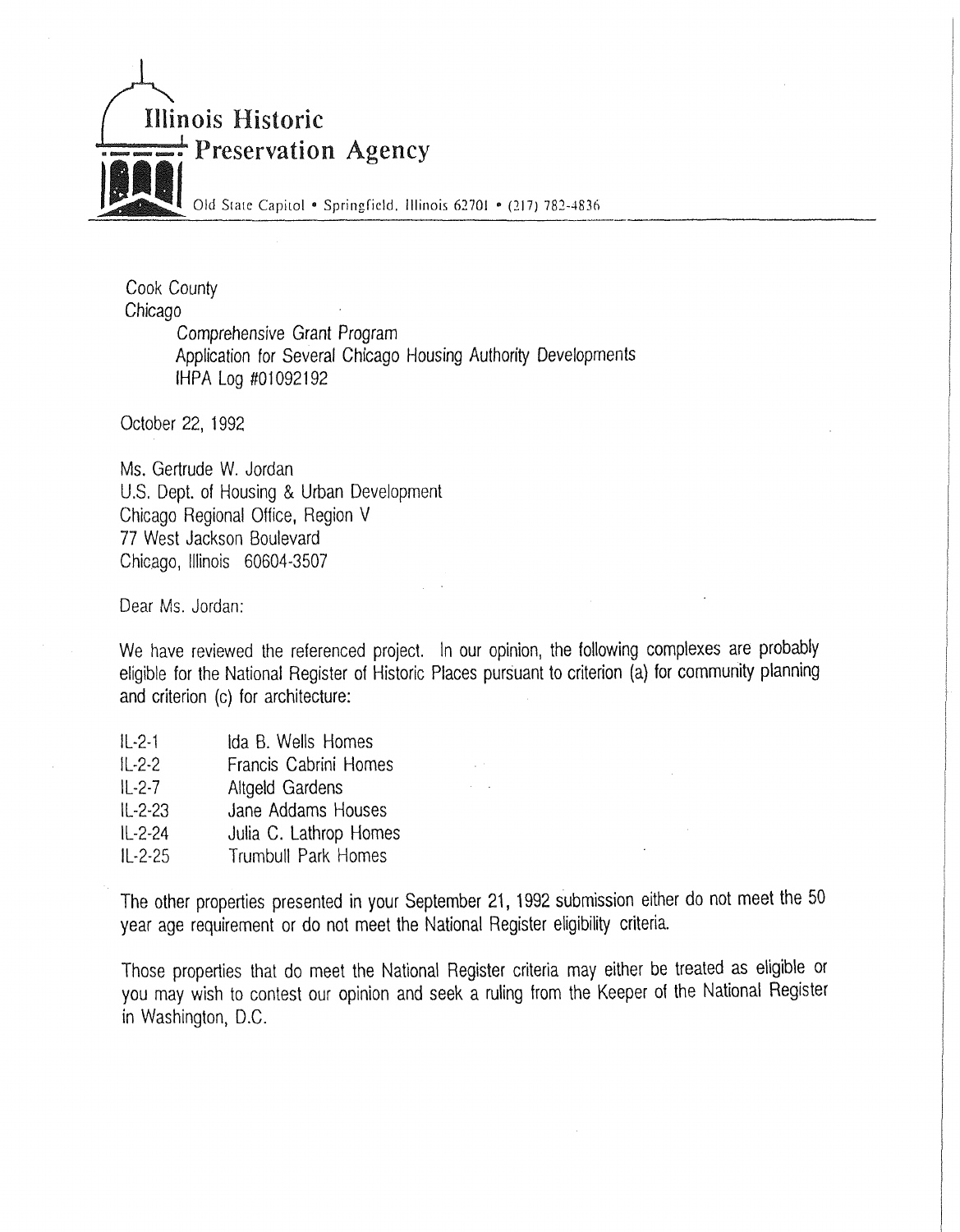Comprehensive Grant Program Page 2

If you decide to treat the properties as eligible, we suggest that 1he most expeditious way to handle their maintenance is to develop a Programmatic Agreement which would detail acceptable building treatments in accordance with the Secretary of the Interior's "Standards for Rehabilitation and Guidelines for Rehabilitating Historic Buildings".

We look forward to a site inspection of these properties and a meeting to work out an acceptable program that will satisfy both your program requirements and those of the National Historic Preservation Act.

If you have any questions, please contact Anne Haaker, at Illinois Historic Preservation Agency, Old State Capitol, Springfield, Illinois 62071, or at 217/785-5027.

Sincerely,

Theodore W. Hild

Deputy State Historic Preservation Officer

TWH:AMH:kh

cc: Steve Yahl ACHP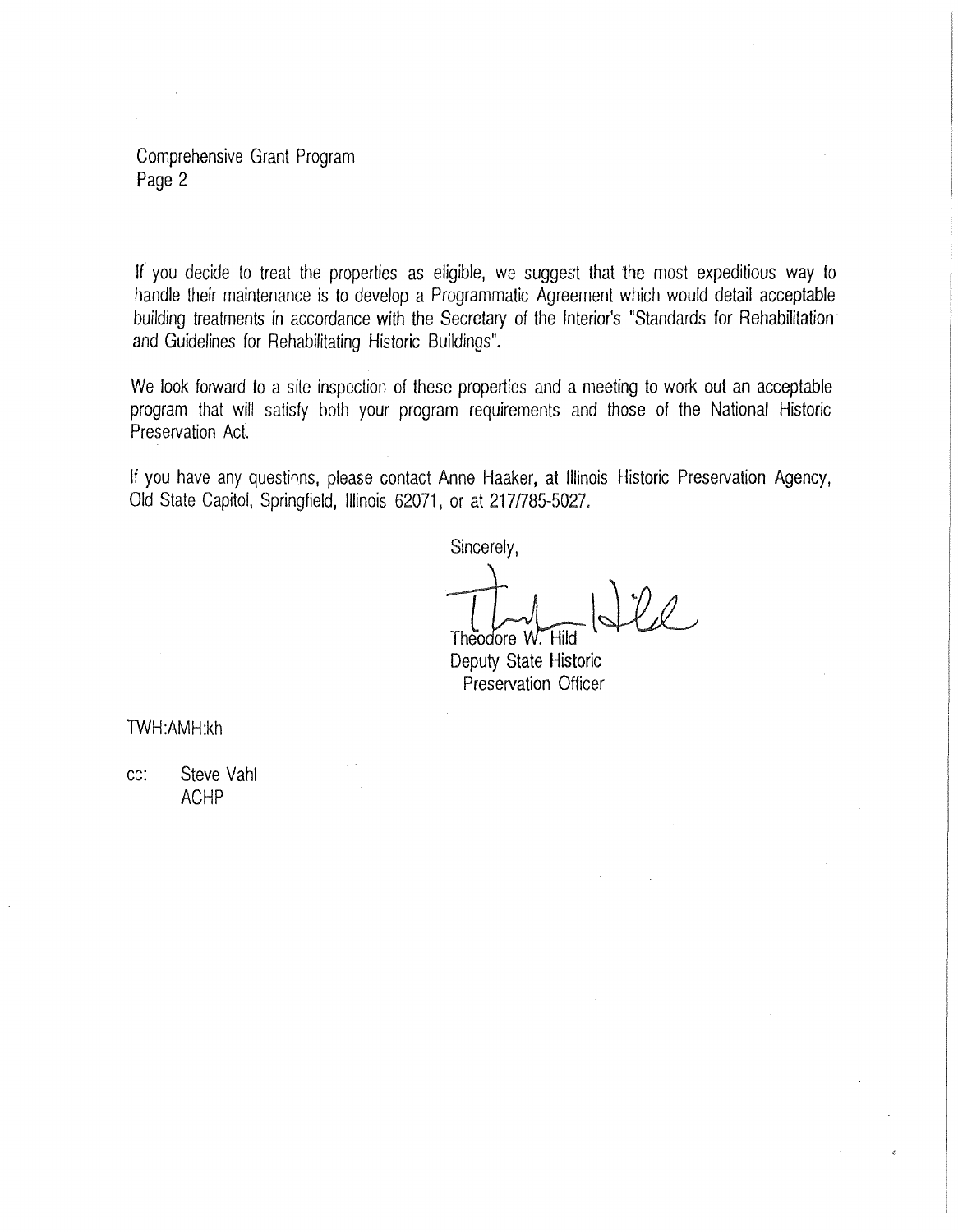# Advisory Council On Historic Preservation

The Old Post Office Building 1100 Pennsylvania Avenue, NW, #809 Washington, DC 20004

 $MAR$   $\qquad$   $\qquad$   $\qquad$   $\qquad$   $\qquad$   $\qquad$   $\qquad$   $\qquad$   $\qquad$   $\qquad$   $\qquad$   $\qquad$   $\qquad$   $\qquad$   $\qquad$   $\qquad$   $\qquad$   $\qquad$   $\qquad$   $\qquad$   $\qquad$   $\qquad$   $\qquad$   $\qquad$   $\qquad$   $\qquad$   $\qquad$   $\qquad$   $\qquad$   $\qquad$   $\qquad$   $\qquad$   $\qquad$   $\qquad$   $\qquad$   $\qquad$ 

Mr. Joseph P. Garaffa Acting Regional Administrator/Regional Housing Commissioner U.S. Department of Housing and Urban Development Chicago Regional Office, Region V 77 W. Jackson Boulevard **Chicago, IL 60604-3507** 

REF: Chicago Housing Authority Comprehensive Grant Program

Dear Mr. Garaffa:

Enclosed is a copy of the Programmatic Agreement which has been executed for the referenced program. The execution of the Agreement, and fulfillment of the provisions set forth therein, satisfies the requirements of Section 106 of the National Historic Preservation Act and the Council's regulations. A copy of the Agreement has also been sent to the Illinois state Historic Preservation Officer (SHPO).

----·- -----~-----

We look forward to consulting further with HUD regarding the development of treatment plans for those public housing complexes formally determine eligible by the Keeper of the National Register of Historic Places. If we can be of assistance, please contact Charlene Dwin Vaughn at 202-606-8505.

We appreciate your continued cooperation.

nderely, . Klima tor ern Office of Review

Enclosure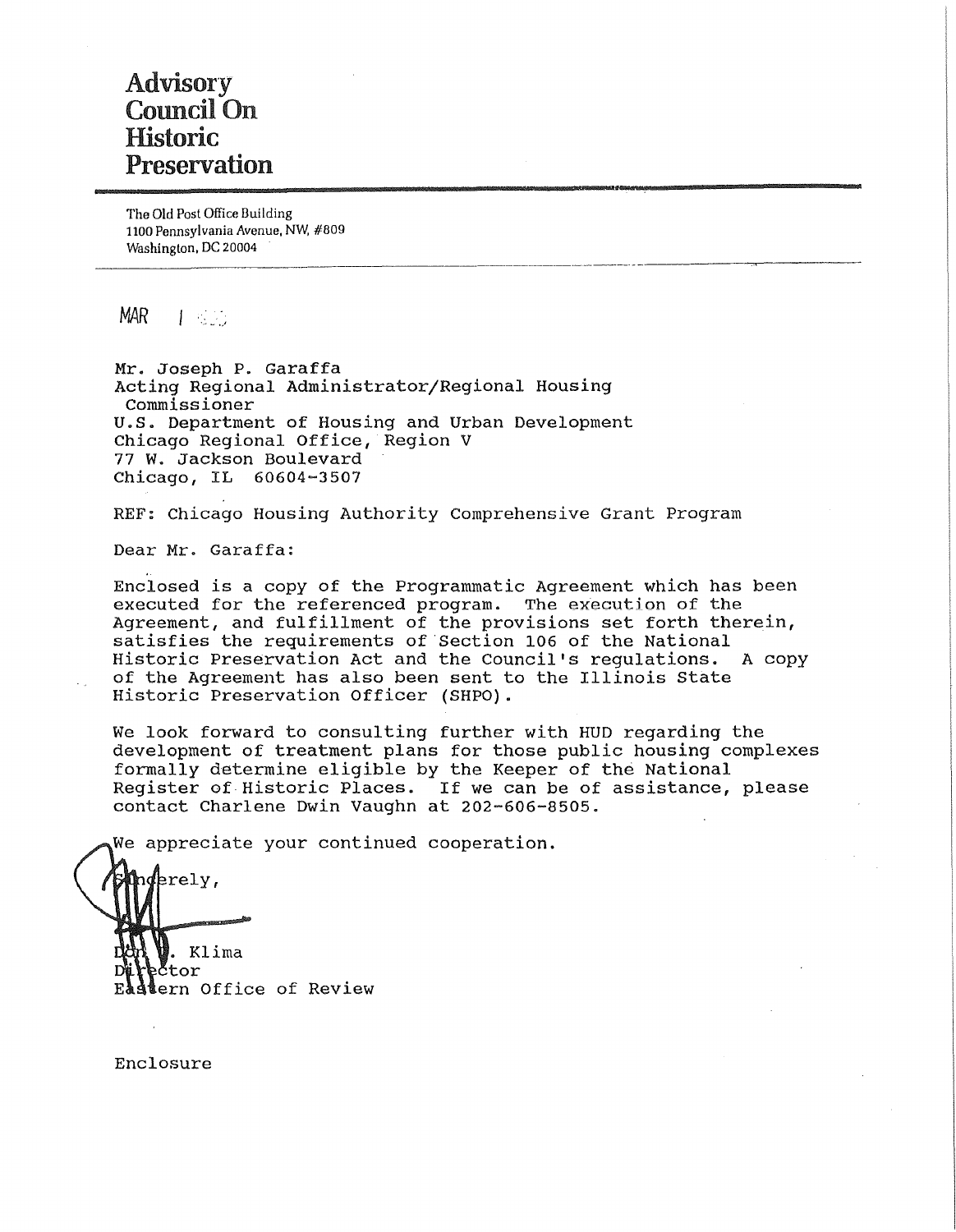### PROGRAMMATIC AGREEMENT

# AMONG THE U. S. DEPARTMENT OF HOUSING AND URBAN DEVELOPMENT, THE ILLINOIS HISTORIC PRESERVATION AGENCY, AND THE ADVISORY COUNCIL ON HISTORIC PRESERVATION FOR THE ADMINISTRATION OF THE COMPREHENSIVE GRANT PROGRAM IN CHICAGO, ILLINOIS

WHEREAS, the U. S. Department of Housing and Urban Development (HUD) proposes to provide funding to the Chicago Housing Authority (CHA) for purposes of rehabilitation and repair activities as set forth in the Comprehensive Grant program application for Fiscal Year 1992; and

WHEREAS, HUD has determined that the administration of this program may have an affect on properties that may be eligible for inclusion in the National Register of Historic Places and has consulted with the Illinois Historic Preservation Agency (IHPA) and Advisory Council on Historic Preservation (Council) pursuant to 36 CFR 800.13 implementing the National Historic Preservation Act (NHPA, 16 u.s.c. 470 et. seq.); and

WHEREAS, CHA has particpated in the consultation and has been invited to concur in the programmatic agreement.

NOW, THEREFORE, HUD, in coordination with the IHPA and the Council, agree that the Comprehensive Grant program at CHA shall be administered in accordance with the following stipulations in order to satisfy HUD's Section 106 responsibilities for those individual undertakings of the program being undertaken by CHA.

#### STIPULATIONS

HUD will ensure that the following measures are carried out.

DETERMINATION OF ELIGIBILITY

1. Within six months of the execution of this agreement HUD will request a determination of eligibility for the six public housing complexes listed below from the Keeper of the National Register pursuant to 36 CFR 63.

> Ida B. Wells Homes Francis Cabrini Homes Altgeld Gardens Jane Addams Houses Julia C. Lathrop Homes Trumbull Park Homes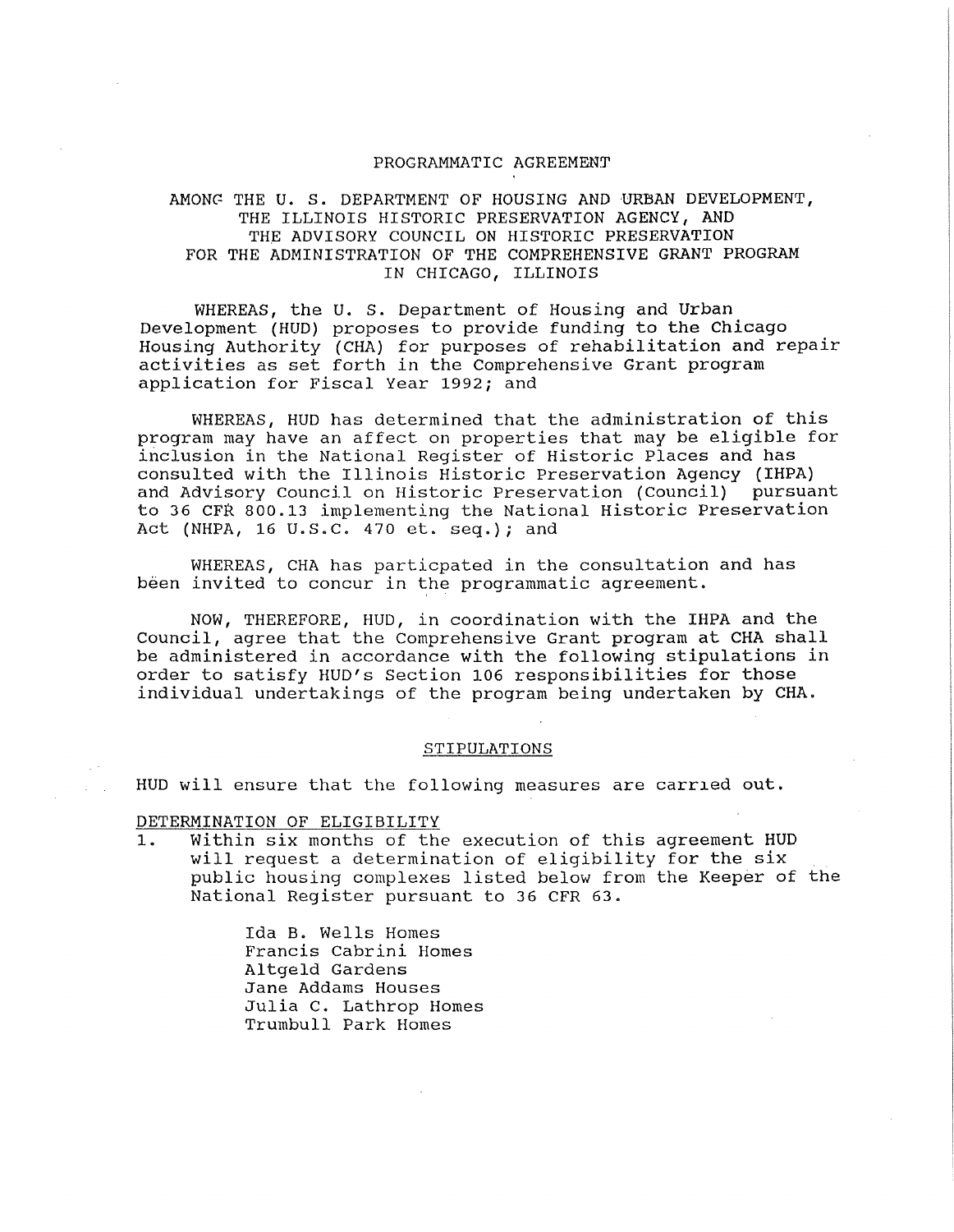**CONSULTATION** 

2. If the Keeper determines that any of the 6 complexes referenced in stipulation 1, or any portions thereof, are eligible for inclusion in the National Register of Historic Places, HUD will consult further with IHPA and Council to develop an appropriate treatment plan for activities that might affect the integrity of said complexes.

# LIFE, HEALTH AND SAFETY ACTIVITIES

3. CHA may proceed with all emergency activities as defined in its approved comprehensive Grant program which relate to life, health and safety concerns which do not alter the exterior of the public housing complexes listed in stipulation 1. Exhibit A lists those activities. Exhibit A is attached hereto and incorporated herein.

### ACTIVITIES AFFECTING EXTERIORS

4. Pending completion of treatment plans for complexes determined eligible for listing on the National Register, HUD will require that CHA consult with HUD and the IHPA to determine what action must be taken to obtain the comments of the Council, in accordance with 36 CFR 800, for any<br>rehabilitation activities proposed for the exterior. This rehabilitation activities proposed for the exterior. Agreement will be amended upon completion of said consultation to include the specifics of any interim plan.

TERMINATION OF AGREEMENT

5. Any party to the Programmatic Agreement may terminate it by providing thirty (30) days notice to the other parties, provided that HUD, the Illinois State Historic Preservation Officer and the Council will consult prior to termination to seek agreement on amendments or other actions that would avoid termination. In the event of termination, HUD will comply with 36 CFR Section 800.4 through 800.6\_with.regard to undertakings funded under the Comprehensive Grant Program which affect historic properties, unless HUD determines that compliance with Section 106 is no longer required for this program.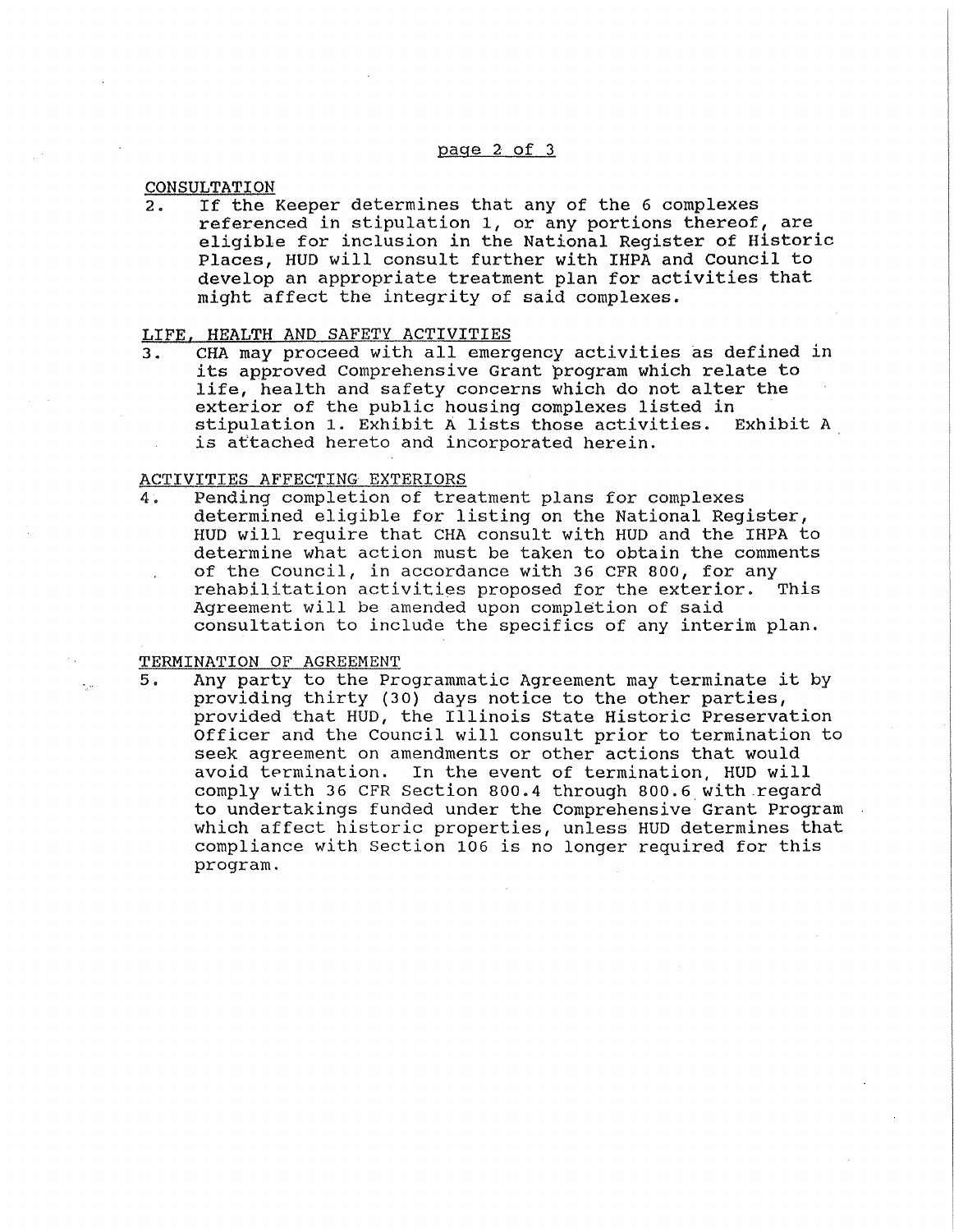# page 3 of 3

Execution and implementation of this Programmatic Agreement evidences that HUD has afforded the Council a reasonable opportunity to comment on the Chicago Housing Authority Comprehensive Grant program and that HUD has taken into account the affects of the program on historic preservation.

| ADVISORY COUNCEL ON HISTORIC PRESERVATION               | Date: $2/26/13$            |
|---------------------------------------------------------|----------------------------|
| U. S. ADEPARTMENT OF HOUSING AND URBAN DEVELOPMENT      | Date: $1/\lambda\lambda/4$ |
| TILIMOIS HISTORIC PRESERVATION AGENCY<br>$\mathbf{By:}$ | Date: $1 - 28 - 93$        |

The Chicago Housing Authority has declined to be a concurring body to the Programmatic Memorandum of Agreement at this time.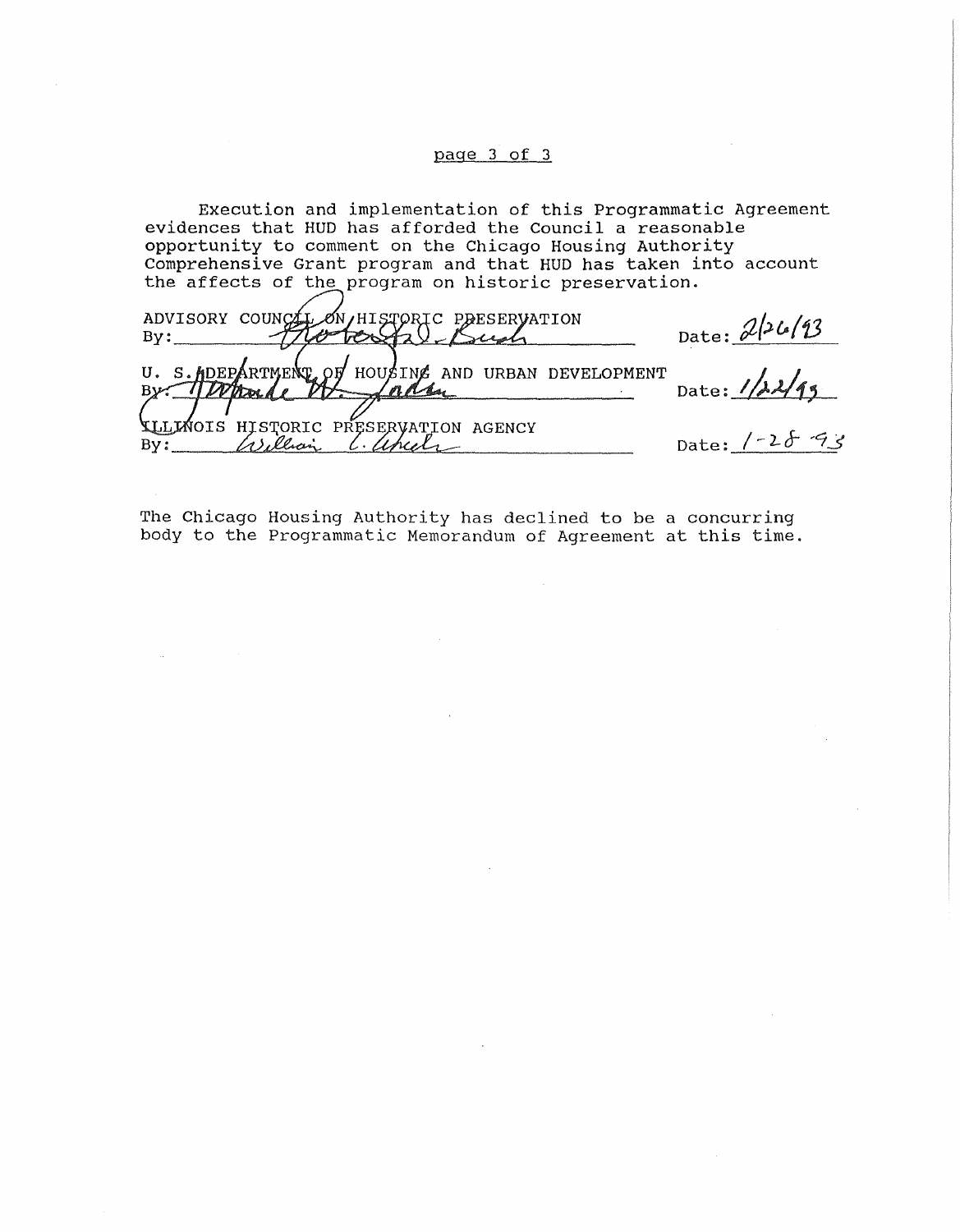### EXHIBIT A

# SPECIFIC ACTIVITIES, RELATING TO LIFE-SAFETY, THAT MAY PROCEED WITHOUT FURTHER CONSULTATION

- 1. Repair and/or replacement of all site infrastructure, such as water, sewer, wastewater, stormwater, steam, vehicular movement and parking areas, etc.
- 2. Repair and/or replacement of all site-wide facilities used to maintain safe operation of utilities, such as mechanical rooms, boiler room mechanical systems, etc.
- 3. Repair and/or replacement of all building mechanical and electric systems, such as heat distribution, elevators, electric lines and junction boxes, etc.
- 4. Repair and/or replacement of all interior building and architectural features, such as basements, halls, stairs, lobbies, vestibules, mail facilities, community rooms, offices, etc. This does not include exterior and/or roof repairs.
- 5. Repair of dwelling units, including finish items, kitchens, bathrooms, HVAC, electrical, etc.
- 6. Interior Lead Based Paint and Asbestos Abatement. This does not include abatement of any exterior areas.
- 7. Any activities ancillary to the above enumerated activities, such as administration, fees and costs, relocation, etc.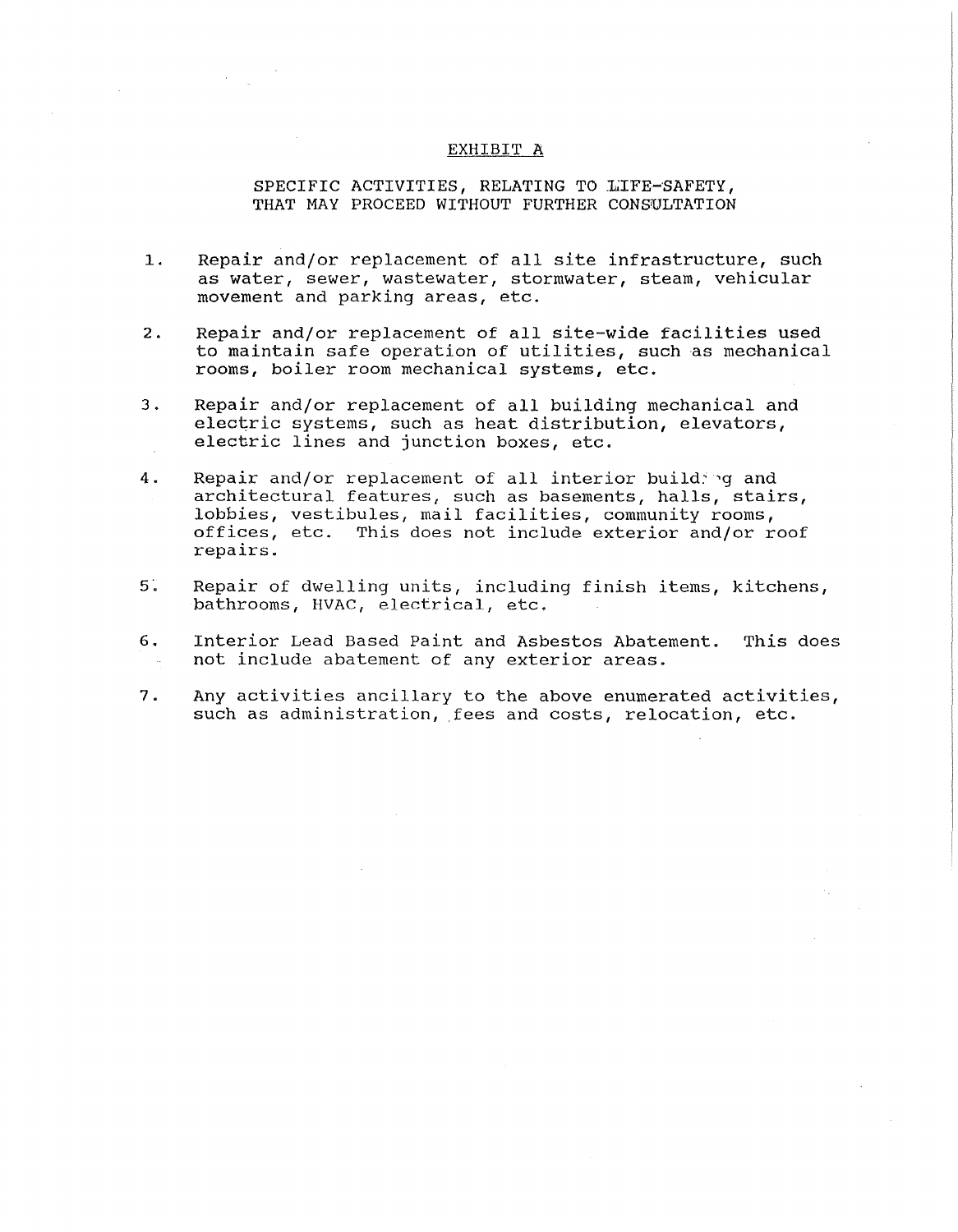# ,E.o.11593

DETERMINATION OF ELIGIBILITY NOTIFICATION

National Register of Historic Places National Park Service

Project Name: Chicago Housing Authority Properties Location: Cook County Request submitted by: HUD/Joseph P. Garaffa State: ILLINOIS Date received: 10/1 /93 Additional Information received: 5/31 /94 Name of property Wells, Ida B., Houses Cabrini, Francis. Houses Altgeld Gardens Addams, Jane, Houses Lathrop, Julia C., Houses Trumbull Park Houses SHPO opinion Eligible Eligible Eligible Eligible Eligible Eligible Eligibility Secretary of the Interior's opinion Eligible Eligible Eligible Eligible Eligible . Eligible Criteria A A A A A A

Keeper of the Matipual Register

Date:  $\mathcal{U}$ 

**WA80-27**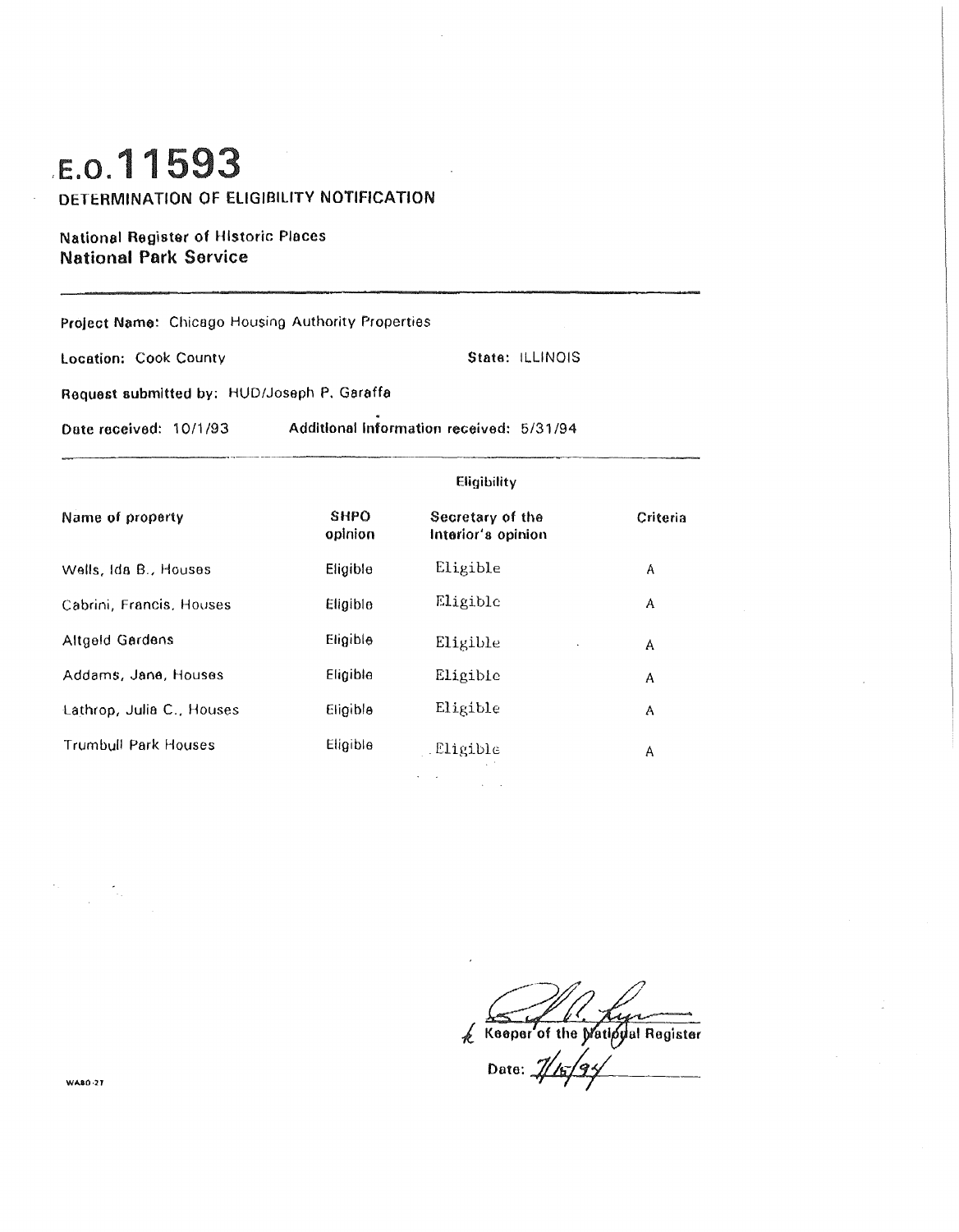# PROJECT NAME:

Chicago Housing Authority Properties: Julia C. Lathrop Houses; Trumbull Park Houses; Jane Addams Houses; Ida B. Wells Houses; Francis Cabrini Houses; Altgeld Gardens

| <b>LOCATION:</b>   | C |
|--------------------|---|
| SUBMITTING AGENCY: | H |

Cook County, Illinois HUD/Chicago Housing Authority

The documentation submitted by the Chicago Housing Authority (CHA) and the State Historic Preservation Officer (SHPO) provides sufficient information to render an opinion that the six (6) properties referenced above are eligible for listing in the National Register of Historic Places. The properties appear eligible under National Register Criterion A in the areas of Community Planning and Development, and Social history. Erected between 1938 and 1945, the six housing complexes are historically significant for their association with this country's earliest efforts to provide large-scale public housing for the urban poor. The Addams, Altgeld Gardens, Cabrini, Lathrop, Trumbull, and Wells Houses represent the built response of governmental agencies--at the both the National and local levels--to the development of new policies for city planning and urban housing on a scale never before attempted.

While cognizant of the issues and concerns identified by the CHA in their report, the fact remains that when evaluated in light of the National Register criteria, these properties clearly reflect an important period in American urban history and reveal the prevalent attitudes toward public housing, city planning, and the plight of the poor associated with that period.

Comemporary photographs of the housing complexes reveal a substantial deterioration of the built fabric, however, the larger elements that help define the character of the complexes remain largely intact. These character-defining elements include the overall layout of the sites (the orientation of buildings to one another, to the open spaces, and to the immediate neighborhood); the Spartan design of the individual housing units, enlivened only by simple corbeling or roofline treatments; the unadorned rhythmic fenestration patterns; and the repetitive use of economic standardized floorplans. The rather austere designs that make the buildings seem so visually "unremarkable" today are in fact the architectural features that constitute important design principles within the context of period planning and design for low-income public housing. National Register eligibility is not a validation of the worth or appropriateness of those historic design or planning decisions, but rather an evaluation of their significance in representing the broad patterns of historic development in this country.

The projects are representative of what Chicago historian Carl W. Condit has called the "New Deal theory of public works." In the local context, the six housing projects provide valuable insight into the city's dynamic urban planning history and the economic and social ramifications of those significant planning decisions.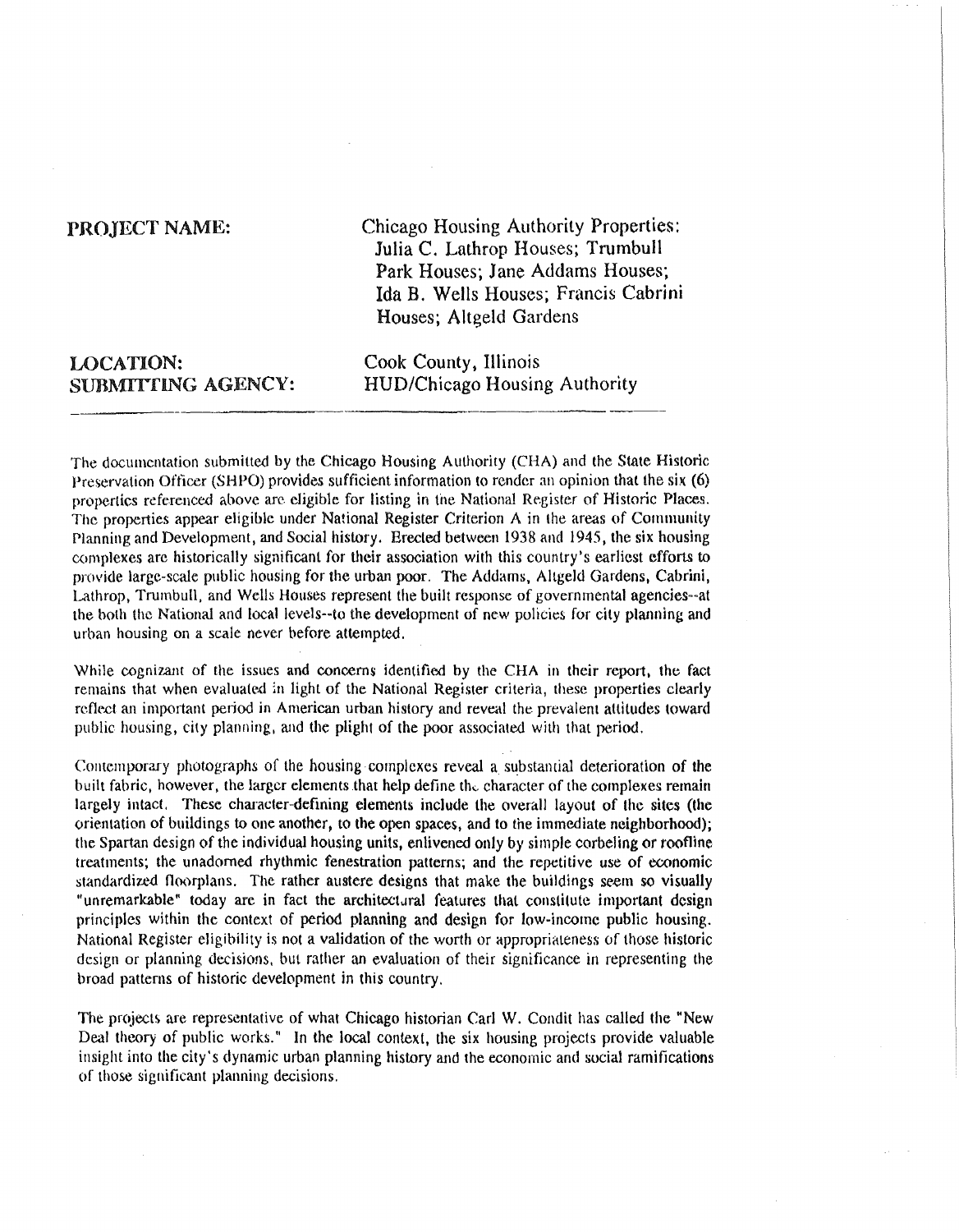# INDIVIDUAL RE.SOURCES

# Jane Addams Houses:

Eligible under National Register Criterion A in the areas of Community Planning and Development and Social history, as the earliest and largest of Chicago's lhree PWA-built experimental demonstration projects. Completed in 1938, the rather austere housing project's two-, three-, and four-slory units reflect the initial prototypical responses of architects John Armslrong, Melville Chalton, Earnest Grunsfield, Frederick Hodgdon, John Hollabird, Ralph Husjagh, Elrner Jensen, Philip Maher, John Merrill, and Chester Wolcott to the requirements of federally-subsidized urban housing for the poor. The layout, density, and architectural severity of the housing units is intact and represents the historic constraints of both federal design mandates and program funding during the period. The complex is a significant local example of America's emerging policies for publically-subsidized housing during the 1930s and 1940s.

# Julia C. Lathrop Homes:

Eligible under National Register Criterion A in the areas of Community Planning & Development and Social history. The 1938 housing complex is a significant local example of the PW A's experimental demonstration projects for low-income public housing in Chicago. The relatively low-density (compared to later developments) housing project's two-, three-, and fourstory units reflect the response of the architectural consortium known as the Diversey Housing Project Associated Architects (architects: Robert DeGolyer, Hugh Garden, Hubert Burnham, Vernon Watson, Thomas Tallmadge, Israel Loewenberg, E. E. Roberts, Roy Christiansen, Everett Quinn, Charles White, Bertram Weber, Edwin Clark, Earnest Mayo, and Peter Moro] to the severe constraints of limited funding and the mandated design practices associated with the federally-subsidized urban housing program. The complex is a significant local example of America's emerging policies for publically-subsidized housing during the 1930s and 1940s.

# **Trumbull Park Homes:**

Eligible under National Register Criterion A, as an important early example of the experimental demonstration housing designed, built, and funded by the PWA for low-income tenants in Chicago. Completed in 1938, the housing project significantly impacted Depression-era Chicago through the creation of construction jobs; the removal of low-income tenants from substandard slum areas, and the creation of new affordable housing. The housing project's austere two- and four-story housing units contain International style design elements that reflect the programs' innovative approach to design and the contemporary perception of the program as advancing public thinking on housing and urban planning.

# Ida B. Wells Homes:

Eligible under National Register Criterion  $A$ , as a significant early example of publically-funded. urban housing in Chicago. Initially planned by the PWA under the Federal housing program, the complex was one of the first to be completed (1941) by the newly established Chicago Housing Authority. The 1662-unit complex was the largest of Chicago's pre-World War II public housing developrncnts and represented an effort significantly more comprehensive than any previously undertaken in the city. The design included such innovative public amenities as